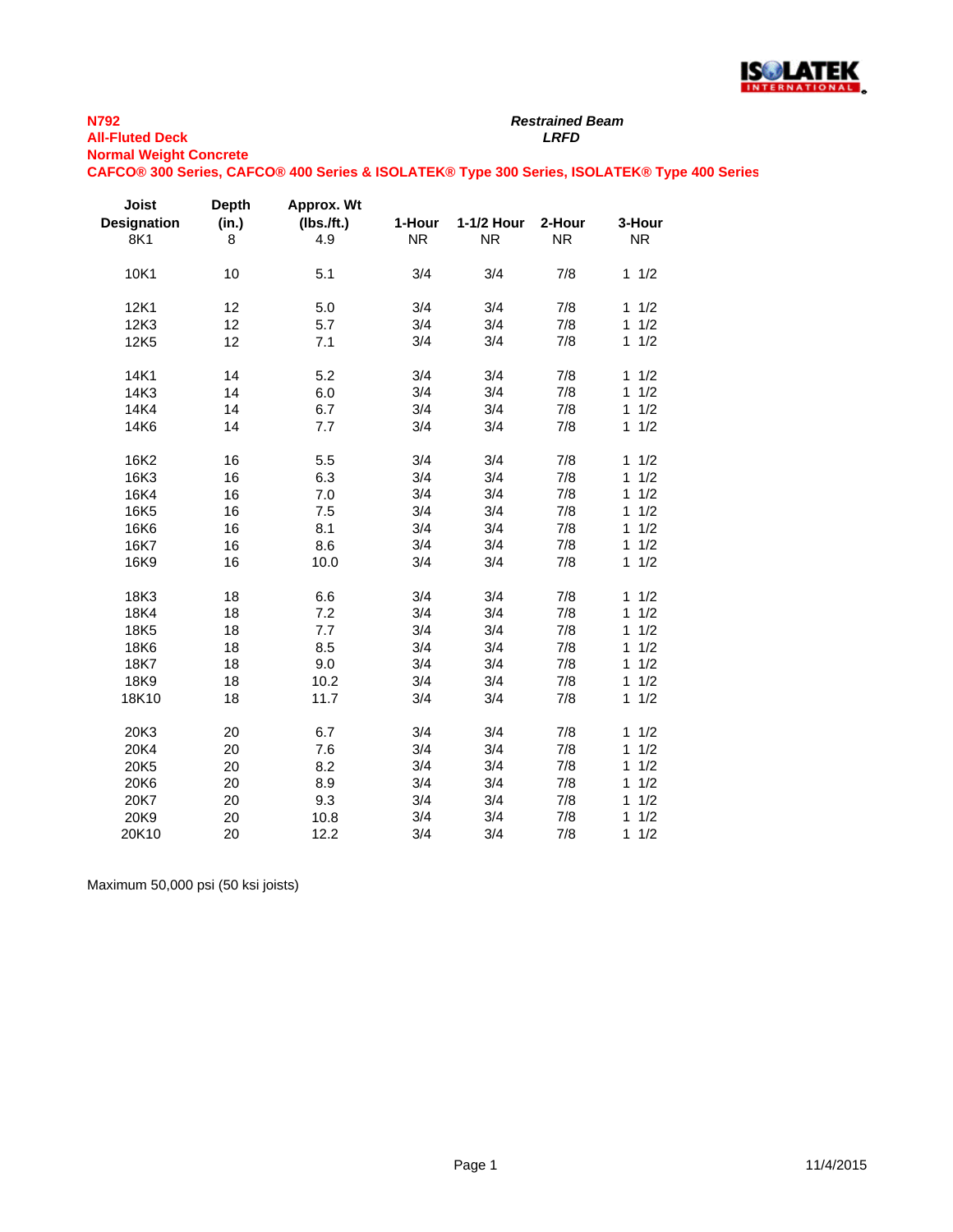

*Restrained Beam*

**Normal Weight Concrete**

**CAFCO® 300 Series, CAFCO® 400 Series & ISOLATEK® Type 300 Series, ISOLATEK® Type 400 Series**

| Joist              | <b>Depth</b> | Approx. Wt |        |            |        |                     |
|--------------------|--------------|------------|--------|------------|--------|---------------------|
| <b>Designation</b> | (in.)        | (Ibs./ft.) | 1-Hour | 1-1/2 Hour | 2-Hour | 3-Hour              |
| 22K4               | 22           | 8.0        | 3/4    | 3/4        | 7/8    | 1/2<br>$\mathbf{1}$ |
| 22K5               | 22           | 8.8        | 3/4    | 3/4        | 7/8    | 1/2<br>$\mathbf{1}$ |
| 22K6               | 22           | 9.2        | 3/4    | 3/4        | 7/8    | 1/2<br>1            |
| 22K7               | 22           | 9.7        | 3/4    | 3/4        | 7/8    | 1/2<br>1            |
| 22K9               | 22           | 11.9       | 3/4    | 3/4        | 7/8    | 1/2<br>1            |
| 22K10              | 22           | 12.6       | 3/4    | 3/4        | 7/8    | 1/2<br>1            |
| 22K11              | 22           | 13.8       | 3/4    | 3/4        | 7/8    | 1/2<br>1            |
| 24K4               | 24           | 8.4        | 3/4    | 3/4        | 7/8    | 1/2<br>$\mathbf{1}$ |
| 24K5               | 24           | 9.3        | 3/4    | 3/4        | 7/8    | 1/2<br>1            |
| 24K6               | 24           | 9.7        | 3/4    | 3/4        | 7/8    | 1/2<br>1            |
| 24K7               | 24           | 10.1       | 3/4    | 3/4        | 7/8    | 1/2<br>$\mathbf{1}$ |
| 24K8               | 24           | 11.5       | 3/4    | 3/4        | 7/8    | 1/2<br>1            |
| 24K9               | 24           | 12.0       | 3/4    | 3/4        | 7/8    | 1/2<br>1            |
| 24K10              | 24           | 13.1       | 3/4    | 3/4        | 7/8    | 1/2<br>1            |
| 24K12              | 24           | 16.0       | 3/4    | 3/4        | 7/8    | 1/2<br>$\mathbf{1}$ |
| 26K5               | 26           | 9.8        | 3/4    | 3/4        | 7/8    | 1/2<br>$\mathbf{1}$ |
| 26K6               | 26           | 10.6       | 3/4    | 3/4        | 7/8    | 1/2<br>$\mathbf{1}$ |
| 26K7               | 26           | 10.9       | 3/4    | 3/4        | 7/8    | 1/2<br>$\mathbf{1}$ |
| 26K8               | 26           | 12.1       | 3/4    | 3/4        | 7/8    | 1/2<br>$\mathbf{1}$ |
| 26K9               | 26           | 12.2       | 3/4    | 3/4        | 7/8    | 1/2<br>$\mathbf{1}$ |
| 26K10              | 26           | 13.8       | 3/4    | 3/4        | 7/8    | 1/2<br>1            |
| 26K12              | 26           | 16.6       | 3/4    | 3/4        | 7/8    | 1/2<br>1            |
| 28K6               | 28           | 11.4       | 3/4    | 3/4        | 7/8    | 1/2<br>$\mathbf{1}$ |
| 28K7               | 28           | 11.8       | 3/4    | 3/4        | 7/8    | $\mathbf{1}$<br>1/2 |
| 28K8               | 28           | 12.7       | 3/4    | 3/4        | 7/8    | 1/2<br>1            |
| 28K9               | 28           | 13.0       | 3/4    | 3/4        | 7/8    | 1/2<br>$\mathbf{1}$ |
| 28K10              | 28           | 14.3       | 3/4    | 3/4        | 7/8    | 1/2<br>1            |
| 28K12              | 28           | 17.1       | 3/4    | 3/4        | 7/8    | 1/2<br>1            |
| 30K7               | 30           | 12.3       | 3/4    | 3/4        | 7/8    | 1/2<br>$\mathbf{1}$ |
| 30K8               | 30           | 13.2       | 3/4    | 3/4        | 7/8    | 1/2<br>1            |
| 30K9               | 30           | 13.4       | 3/4    | 3/4        | 7/8    | $\mathbf{1}$<br>1/2 |
| 30K10              | 30           | 15.0       | 3/4    | 3/4        | 7/8    | 1/2<br>$\mathbf{1}$ |
| 30K11              | 30           | 16.4       | 3/4    | 3/4        | 7/8    | 1/2<br>$\mathbf{1}$ |
| 30K12              | 30           | 17.6       | 3/4    | 3/4        | 7/8    | 1/2<br>1            |
| 18LH02             | 18           | 10         | 3/4    | 3/4        | 7/8    | 1/2<br>$\mathbf{1}$ |
| 18LH03             | 18           | 11         | 3/4    | 3/4        | 7/8    | 1/2<br>1            |
| 18LH04             | 18           | 12         | 3/4    | 3/4        | 7/8    | 1/2<br>1            |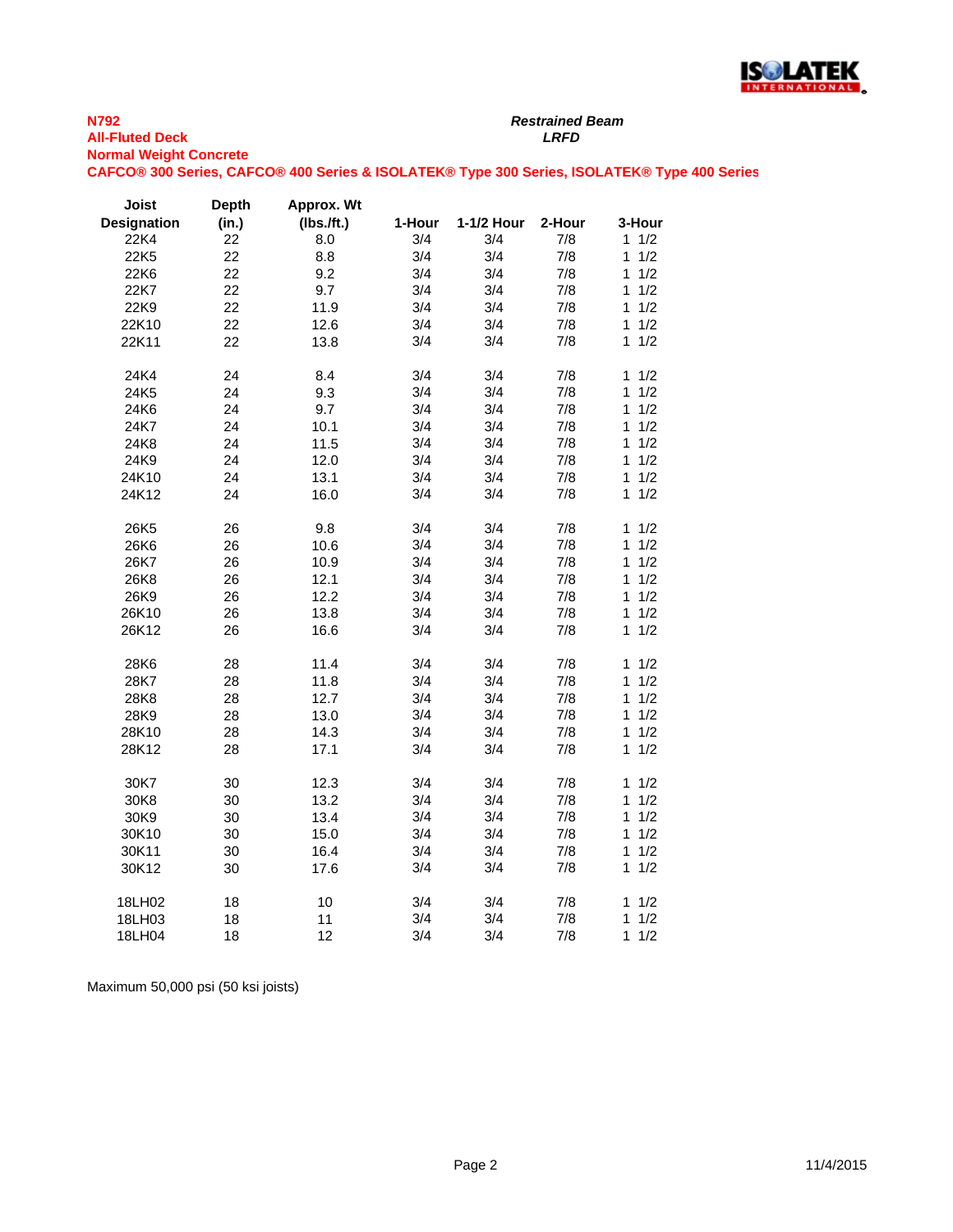

*Restrained Beam*

**Normal Weight Concrete**

**CAFCO® 300 Series, CAFCO® 400 Series & ISOLATEK® Type 300 Series, ISOLATEK® Type 400 Series**

| Joist              | <b>Depth</b> | Approx. Wt |        |            |        |                     |
|--------------------|--------------|------------|--------|------------|--------|---------------------|
| <b>Designation</b> | (in.)        | (Ibs.ft.)  | 1-Hour | 1-1/2 Hour | 2-Hour | 3-Hour              |
| 18LH05             | 18           | 15         | 3/4    | 3/4        | 7/8    | $1 \t1/2$           |
| 18LH06             | 18           | 15         | 3/4    | 3/4        | 7/8    | 1/2<br>1            |
| 18LH07             | 18           | 17         | 3/4    | 3/4        | 7/8    | 1/2<br>1            |
| 18LH08             | 18           | 19         | 3/4    | 3/4        | 7/8    | 1/2<br>1            |
| 18LH09             | 18           | 21         | 3/4    | 3/4        | 7/8    | 1/2<br>1            |
| 20LH02             | 20           | 10         | 3/4    | 3/4        | 7/8    | 1/2<br>1            |
| 20LH03             | 20           | 11         | 3/4    | 3/4        | 7/8    | 1/2<br>1            |
| 20LH04             | 20           | 12         | 3/4    | 3/4        | 7/8    | 1/2<br>1            |
| 20LH05             | 20           | 14         | 3/4    | 3/4        | 7/8    | 1/2<br>1            |
| 20LH06             | 20           | 15         | 3/4    | 3/4        | 7/8    | $\mathbf{1}$<br>1/2 |
| 20LH07             | 20           | 17         | 3/4    | 3/4        | 7/8    | 1/2<br>$\mathbf{1}$ |
| 20LH08             | 20           | 19         | 3/4    | 3/4        | 7/8    | $\mathbf{1}$<br>1/2 |
| 20LH09             | 20           | 21         | 3/4    | 3/4        | 7/8    | 1/2<br>1            |
| 20LH10             | 20           | 23         | 3/4    | 3/4        | 7/8    | 1/2<br>$\mathbf{1}$ |
| 24LH03             | 24           | 11         | 3/4    | 3/4        | 7/8    | $\mathbf{1}$<br>1/2 |
| 24LH04             | 24           | 12         | 3/4    | 3/4        | 7/8    | 1/2<br>1            |
| 24LH05             | 24           | 13         | 3/4    | 3/4        | 7/8    | 1/2<br>1            |
| 24LH06             | 24           | 16         | 3/4    | 3/4        | 7/8    | 1/2<br>$\mathbf{1}$ |
| 24LH07             | 24           | 17         | 3/4    | 3/4        | 7/8    | 1/2<br>1            |
| 24LH08             | 24           | 18         | 3/4    | 3/4        | 7/8    | 1/2<br>$\mathbf{1}$ |
| 24LH09             | 24           | 21         | 3/4    | 3/4        | 7/8    | $\mathbf{1}$<br>1/2 |
| 24LH10             | 24           | 23         | 3/4    | 3/4        | 7/8    | 1<br>1/2            |
| 24LH11             | 24           | 25         | 3/4    | 3/4        | 7/8    | 1/2<br>1            |
| 28LH05             | 28           | 13         | 3/4    | 3/4        | 7/8    | 1/2<br>1            |
| 28LH06             | 28           | 16         | 3/4    | 3/4        | 7/8    | 1/2<br>1            |
| 28LH07             | 28           | 17         | 3/4    | 3/4        | 7/8    | 1/2<br>1            |
| 28LH08             | 28           | 18         | 3/4    | 3/4        | 7/8    | 1/2<br>1            |
| 28LH09             | 28           | 21         | 3/4    | 3/4        | 7/8    | $\mathbf{1}$<br>1/2 |
| 28LH10             | 28           | 23         | 3/4    | 3/4        | 7/8    | 1/2<br>1            |
| 28LH11             | 28           | 25         | 3/4    | 3/4        | 7/8    | $\mathbf{1}$<br>1/2 |
| 28LH12             | 28           | 27         | 3/4    | 3/4        | 7/8    | 1/2<br>1            |
| 28LH13             | 28           | 30         | 3/4    | 3/4        | 7/8    | 1/2<br>$\mathbf{1}$ |
| 32LH06             | 32           | 14         | 3/4    | 3/4        | 7/8    | 1/2<br>1            |
| 32LH07             | 32           | 16         | 3/4    | 3/4        | 7/8    | 1/2<br>1            |
| 32LH08             | 32           | 17         | 3/4    | 3/4        | 7/8    | 1/2<br>1            |
| 32LH09             | 32           | 21         | 3/4    | 3/4        | 7/8    | 1/2<br>1            |
| 32LH10             | 32           | 21         | 3/4    | 3/4        | 7/8    | 1/2<br>1            |
| 32LH11             | 32           | 24         | 3/4    | 3/4        | 7/8    | 1/2<br>1            |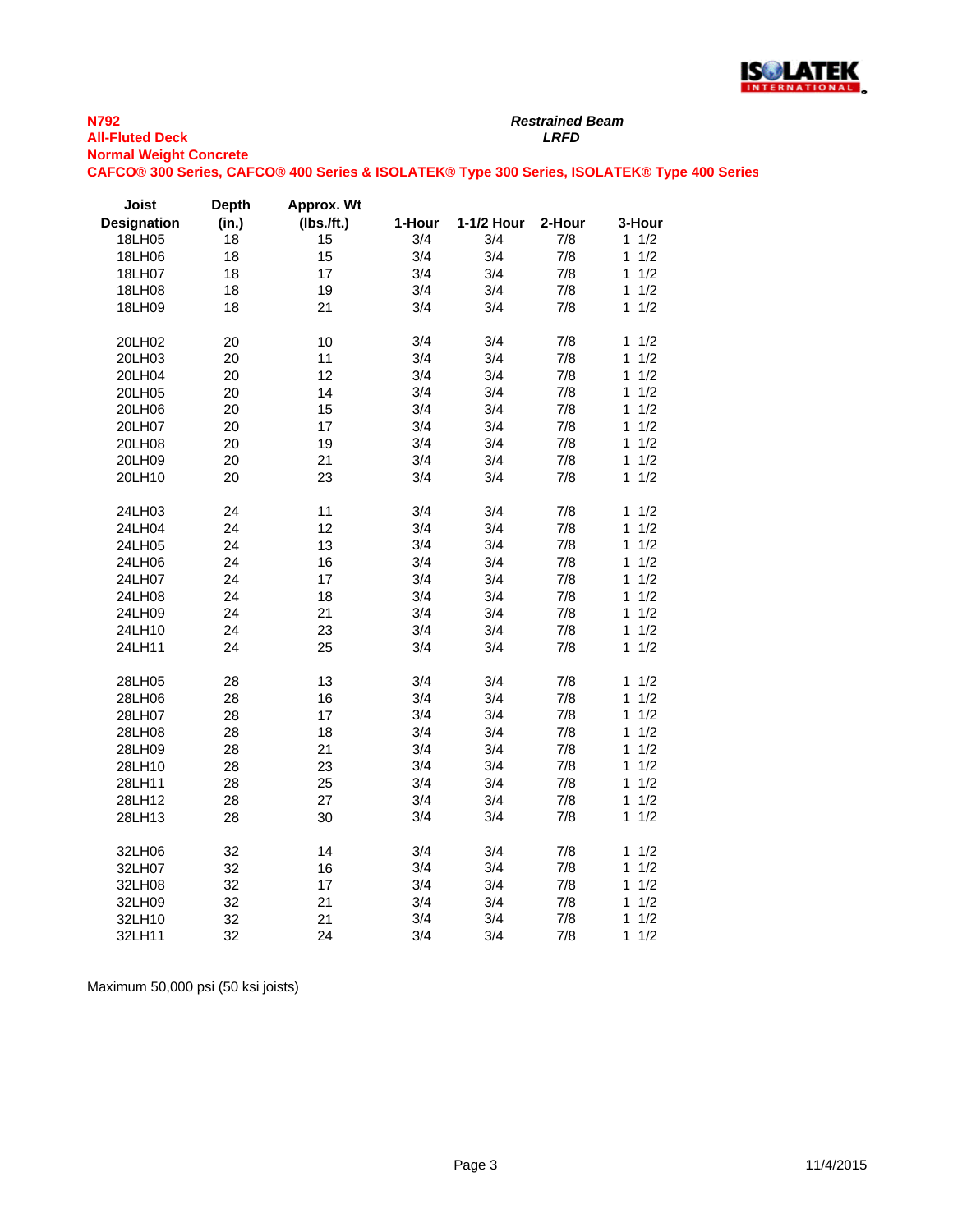

*Restrained Beam*

**Normal Weight Concrete**

**CAFCO® 300 Series, CAFCO® 400 Series & ISOLATEK® Type 300 Series, ISOLATEK® Type 400 Series**

| Joist              | <b>Depth</b> | Approx. Wt |        |            |        |                     |
|--------------------|--------------|------------|--------|------------|--------|---------------------|
| <b>Designation</b> | (in.)        | (Ibs./ft.) | 1-Hour | 1-1/2 Hour | 2-Hour | 3-Hour              |
| 32LH12             | 32           | 27         | 3/4    | 3/4        | 7/8    | $1 \t1/2$           |
| 32LH13             | 32           | 30         | 3/4    | 3/4        | 7/8    | $\mathbf{1}$<br>1/2 |
| 32LH14             | 32           | 33         | 3/4    | 3/4        | 7/8    | $\mathbf{1}$<br>1/2 |
| 32LH15             | 32           | 35         | 3/4    | 3/4        | 7/8    | 1/2<br>1            |
|                    |              |            |        |            |        |                     |
| 36LH07             | 36           | 16         | 3/4    | 3/4        | 7/8    | 1/2<br>1            |
| 36LH08             | 36           | 18         | 3/4    | 3/4        | 7/8    | 1<br>1/2            |
| 36LH09             | 36           | 21         | 3/4    | 3/4        | 7/8    | 1<br>1/2            |
| 36LH10             | 36           | 21         | 3/4    | 3/4        | 7/8    | 1<br>1/2            |
| 36LH11             | 36           | 23         | 3/4    | 3/4        | 7/8    | $\mathbf{1}$<br>1/2 |
| 36LH12             | 36           | 25         | 3/4    | 3/4        | 7/8    | 1<br>1/2            |
| 36LH13             | 36           | 30         | 3/4    | 3/4        | 7/8    | 1<br>1/2            |
| 36LH14             | 36           | 36         | 3/4    | 3/4        | 7/8    | 1/2<br>1            |
| 36LH15             | 36           | 36         | 3/4    | 3/4        | 7/8    | 1/2<br>1            |
|                    |              |            |        |            |        |                     |
| 40LH08             | 40           | 16         | 3/4    | 3/4        | 7/8    | 1/2<br>1            |
| 40LH09             | 40           | 21         | 3/4    | 3/4        | 7/8    | $\mathbf{1}$<br>1/2 |
| 40LH10             | 40           | 21         | 3/4    | 3/4        | 7/8    | 1<br>1/2            |
| 40LH11             | 40           | 22         | 3/4    | 3/4        | 7/8    | $\mathbf{1}$<br>1/2 |
| 40LH12             | 40           | 25         | 3/4    | 3/4        | 7/8    | 1/2<br>1            |
| 40LH13             | 40           | 30         | 3/4    | 3/4        | 7/8    | 1/2<br>1            |
| 40LH14             | 40           | 35         | 3/4    | 3/4        | 7/8    | 1<br>1/2            |
|                    |              |            |        |            |        | 1                   |
| 40LH15             | 40           | 36         | 3/4    | 3/4        | 7/8    | 1/2                 |
| 40LH16             | 40           | 42         | 3/4    | 3/4        | 7/8    | 1<br>1/2            |
| 44LH09             | 44           | 19         | 3/4    | 3/4        | 7/8    | 1/2<br>1            |
| 44LH10             | 44           | 21         | 3/4    | 3/4        | 7/8    | 1<br>1/2            |
| 44LH11             | 44           | 22         | 3/4    | 3/4        | 7/8    | 1/2<br>1            |
| 44LH12             | 44           | 25         | 3/4    | 3/4        | 7/8    | 1/2<br>1            |
| 44LH13             | 44           | 30         | 3/4    | 3/4        | 7/8    | 1/2<br>1            |
| 44LH14             | 44           | 31         | 3/4    | 3/4        | 7/8    | 1/2<br>1            |
|                    | 44           | 36         | 3/4    |            |        | 1/2<br>1            |
| 44LH15             | 44           | 42         | 3/4    | 3/4        | 7/8    | 1<br>1/2            |
| 44LH16             |              |            |        | 3/4        | 7/8    |                     |
| 44LH17             | 44           | 47         | 3/4    | 3/4        | 7/8    | 1/2<br>1            |
| 48LH10             | 48           | 21         | 3/4    | 3/4        | 7/8    | $1 \t1/2$           |
| 48LH11             | 48           | 22         | 3/4    | 3/4        | 7/8    | 1/2<br>1            |
| 48LH12             | 48           | 25         | 3/4    | 3/4        | 7/8    | 1/2<br>1            |
| 48LH13             | 48           | 29         | 3/4    | 3/4        | 7/8    | 1<br>1/2            |
| 48LH14             | 48           | 32         | 3/4    | 3/4        | 7/8    | 1<br>1/2            |
|                    | 48           |            |        |            |        | 1                   |
| 48LH15             | 48           | 36         | 3/4    | 3/4<br>3/4 | 7/8    | 1/2<br>1/2<br>1     |
| 48LH16             |              | 42         | 3/4    |            | 7/8    |                     |
| 48LH17             | 48           | 47         | 3/4    | 3/4        | 7/8    | 1/2<br>1            |
| 52DLH10            | 52           | 25         | 3/4    | 3/4        | 7/8    | 1<br>1/2            |
| 52DLH11            | 52           | 26         | 3/4    | 3/4        | 7/8    | 1<br>1/2            |
|                    |              |            |        |            |        |                     |